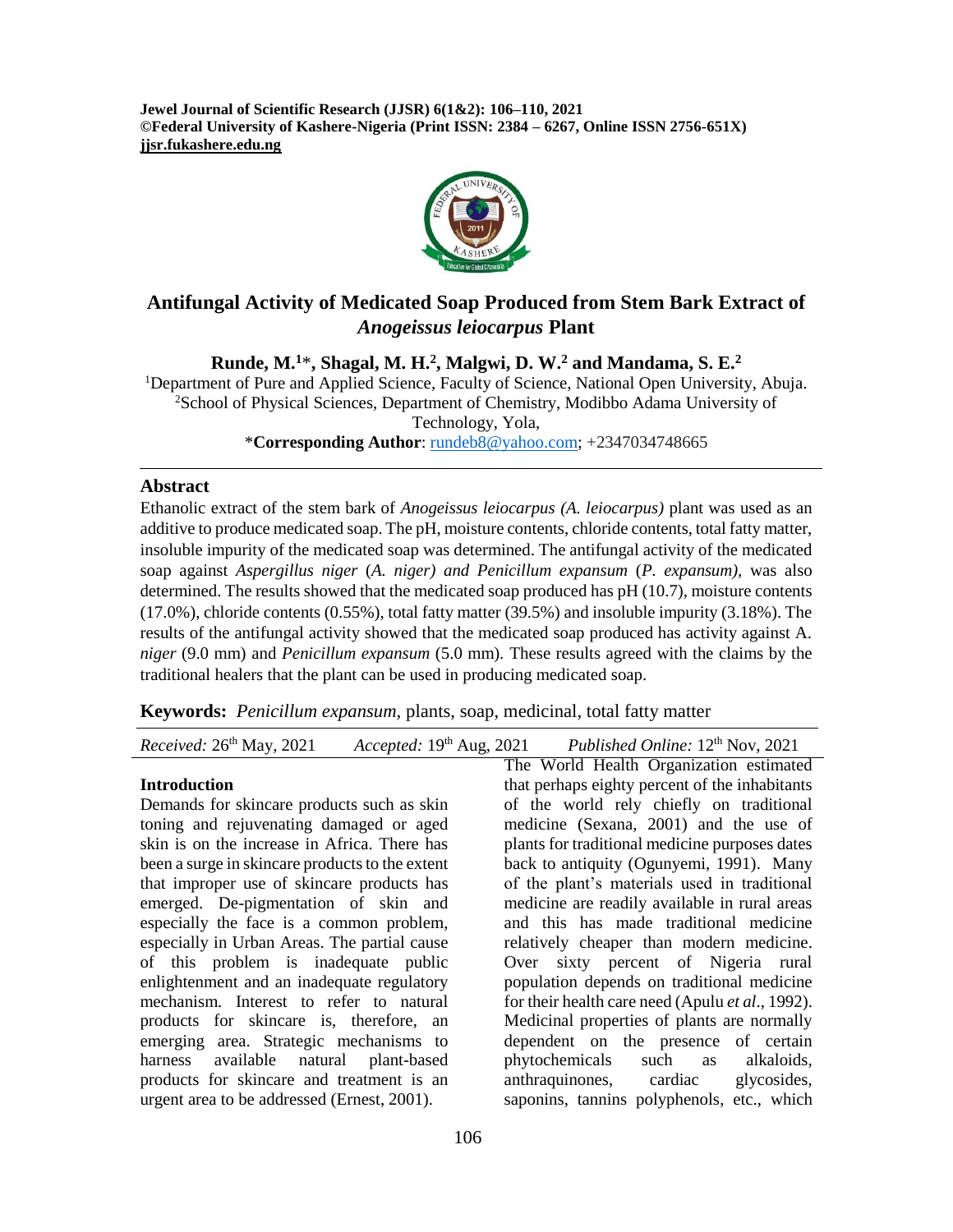are the bioactive compounds responsible for the antimicrobial's property (Ebana *et al*., 1993). Medicinal plants contain a pharmacologically active compound that over the years has been exploited in traditional medical practices for the treatment of various ailments (Kubmarawa *et al*., 2007). Soaps that kill or inhibit the growth of microorganisms such as bacteria, viruses, molds, slime, fungi etc., are called medicated soaps. The antimicrobial agent could be synthetic chemicals or plants or animal extracts (Phuonget *et al.,* 2008).

In ethnormedicine *A. leiocarpu*s is employed in the treatment of variety of diseases. Hot aqueous extracts of the leaves are used in the treatment of stomach, rheumatic pains, inflammatory disorders, and dysentery (Irvine, 1961; Etta, 1984). An indication that plant leaves may possess antiflammatory and analgesic properties among others. The roots and leaves are used for nausea, colic and in epilepsy management (Bouquet *et al*., 1971; Iwu, 1993). In eastern parts of Nigeria, the young leaves are used as vegetables for sauces and porridge for meals. The antihypertensive effects of extracts of the stem bark has been reported by Olusola *et al.,* 1997. Extracts of stem bark of *A. leiocarpus*  have also demonstrated some level of invitro activity against *Trypanosoma brucei*  (Atawodi, 2005). The aqueous methanol extract, has exhibited anti-diarrhea activity (Agunu *et al*.,2005). The fruit is used to improve fertility and to treat anemia, jaundice, leprosy and dysentery (Orwa *et al.*, 2009). The root is used for gonorrhea treatment and women drink a decoction of it for backaches while the young tender leaves are pounded and the juice squeezed into the eyes to treat infections (Kubmarawa *et al*., 2007; Orwa *et al*., 2009). Therefore, the aim of this research was to produce medicated soap from stem bark extract of *A. leiocarpus* and determine its antifungal activity.

## **Materials and Methods Sample Collection and Preparation**

The stem bark of *A. leiocarpus* used in this study was collected in May, 2020 from Hong local government area of Adamawa state, Nigeria. The plant was identified by Dr Zakari B. Garba in the Department of Biological Sciences, Modibbo Adama University of Technology, Yola. The plant samples were air-dried at room temperature for three weeks after which, the dried plant sample were grounded into powder using mortar and pestle. The powdered plant samples were used for extraction.

## **Extraction of Plant Sample**

200g of the powdered plant samples were macerated in 500ml hydro-alcoholic solution (ethanol 70% water 30%) with occasional shaking for 72hrs and then filtered using Whatman filter paper No 1. The filtrate was concentrated using a rotary evaporator at  $40^{\circ}$ C.

#### **Test Microorganisms**

The following microorganisms were used in this study: *A. niger and Penicillum expansum.* They were all obtained from microbiology laboratory of federal medical centre, Yola. Cultured on Potato Dextrose Agar plates for 3 days at 25°C.

#### **Formulation of the Medicated Soap**

The boiling process was used during the soap preparation. 40ml of the oil mixture (Palm Kernel and Cotton seed oil) was place in the 500cm<sup>3</sup> beaker and 5.0g of the *A. leiocarpus*  extract was added. 4.0g of Sodium hydroxide (NaOH) in 20cm<sup>3</sup> of water was added to the mixture of oils and extract in the beaker. The mixture was heated for an hour in a water bath, maintaining the temperature in the range of 80 -  $90^{\circ}$ C with frequent stirring at a time interval. 1 drop of distilled water was added occasionally to prevent the content of the flask from becoming solid due to evaporation of water and alcohol during heating. After one hour of heating, 100cm<sup>3</sup> of a saturated solution of sodium chloride was added to the hot mixture and let to cool. The addition of the salt solution throws the soap out of solution ("salting out"). The soap float on the surface of the solution, it was filtered and placed in a mold to dry.

## **Determination of Antifungal Properties of Soap**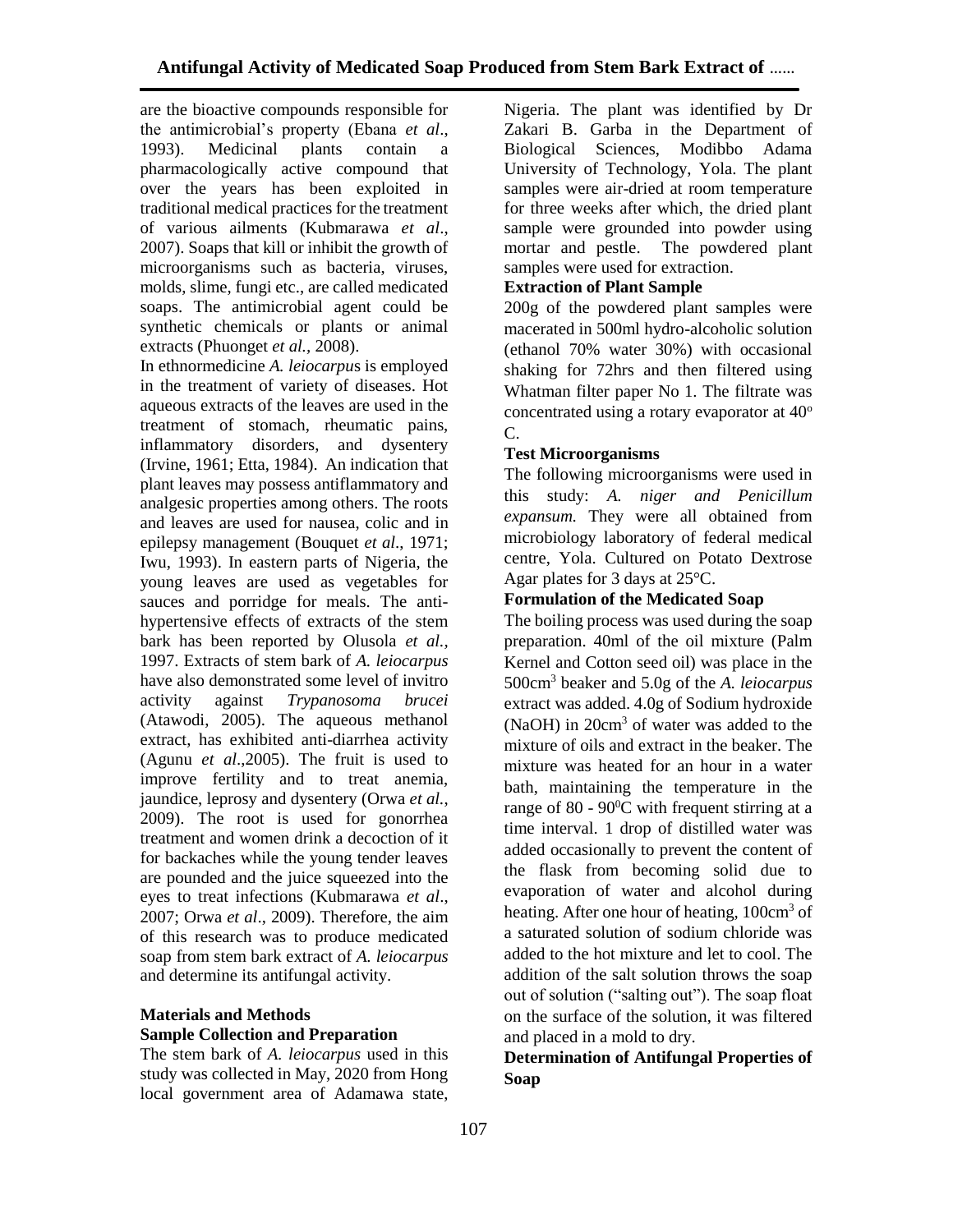The antifungal properties of the soap were determined using the radial growth method (Banso *et al,* 1999). Solutions of the soap were made. 0.05mg/ml of the solution was introduced into McCartney bottles containing 18ml of sterile potato dextrose agar. The mixtures were poured into Petri dish and allow to solidify. The plates were inoculated with 5mm diameter of the fungal culture. Plates were incubated at  $25^{\circ}$ C for 72 hours. Antifungal activities were expressed in terms of diameter of growth in millimetre (mm).

#### **Quality Determination of Soap P <sup>H</sup> Determination**

Soap was grated into fine particles, 10g of the fine flakes was weighed into a beaker, and 10ml of distilled water added and dissolved completely by continuous stirring. The pH of the solution was determined using a pH meter.

#### **Determination of Chloride Content**

The soap was scrapped with knife to give fine flakes. 1g was weighed into a conical flask and dissolved in 30ml of distilled water. The soap solution was titrated with  $0.1M$  AgNO<sub>3</sub> using  $K_2CrO_7$  as indicator. The chloride content was calculated using the formula.

Chloride content  $% =$ Titre value x 0.00345  $\frac{1}{100}$  *Meight of sample taken*  $x$   $100$ 

## **Determination of Total Fatty Matter**

3g of the soap sample was boiled with 75ml of distilled water and the solution cooled. The mixture was separated using a separating funnel, 75ml of ether and 5ml of dilute  $H<sub>2</sub>SO<sub>4</sub>$ were added, shaken well and allowed to separate. The lathered layer was collected and extracted repeatedly with two quantities each of 25ml of ether. The ether extract was washed with water to neutralize the reaction using methyl orange as indicator. It was then filtered through anhydrous  $Na<sub>2</sub>SO<sub>4</sub>$  (on glass wool) and evaporated to dryness in a conical flask (Previously weighed). The conical flask was cooled and reweighed. The total fatty matter was calculated as:

Total fatty matter  $=$   $\frac{\alpha}{2} \times 100$ *b a*

Where  $a =$  weighed of residue in the flask

 $b$  = weight of sample taken

#### **Determination of Insoluble Impurity**

Five grams (5g) of grated soap sample was measured and dissolved in 50ml of kerosene; it was warmed to affect the dissolution of the oil. It was then filtered through a weighed filter paper. The filter paper together with the residue was dried in an oven and then cooled in a desiccator and reweighed. Insoluble impurity was calculated as:

Insoluble impurity =  $a - b x 100$ **C** and **C** 

Where  $a = weight$  of filter paper plus residue

Where  $b = Weight of empty filter paper$ 

 $c = Weight of sample$ 

## **Results and Discussion**

The pH of the soap produced was found to be 10.7 which fall within the stipulated range limit of soap by NAFDAC (9.5-12.0). Tetmosol and Dermocare sold in the market have pH of 10.9 and 10.5 respectively, which also falls within the pH limit. Moisture content of the soap produced was found to be 17.0 %. The result of moisture content (17.0%) obtained from the soap produced from ethanolic extract of *A. leiocarpus* was within the maximum limit required by NAFDAC which is (31% max.) compared to those of tetmosol and dermocare with values of 13.4% and 12.5% respectively. The chloride content of the soap produced was found to be 0.55 %, which falls within the permissible limit by NAFDAC, compare to those of tetmosol and dermocare with values of 0.46% and 0.40% respectively. Total fatty matter of the soap produced was found to be 39.5 % and the value was less than the minimum value stipulated by NAFDAC which is 62.0%. This may be due to some impurity present in oils blended for the soaps making. The results obtained for tetmosol and dermocare sold in the market are also less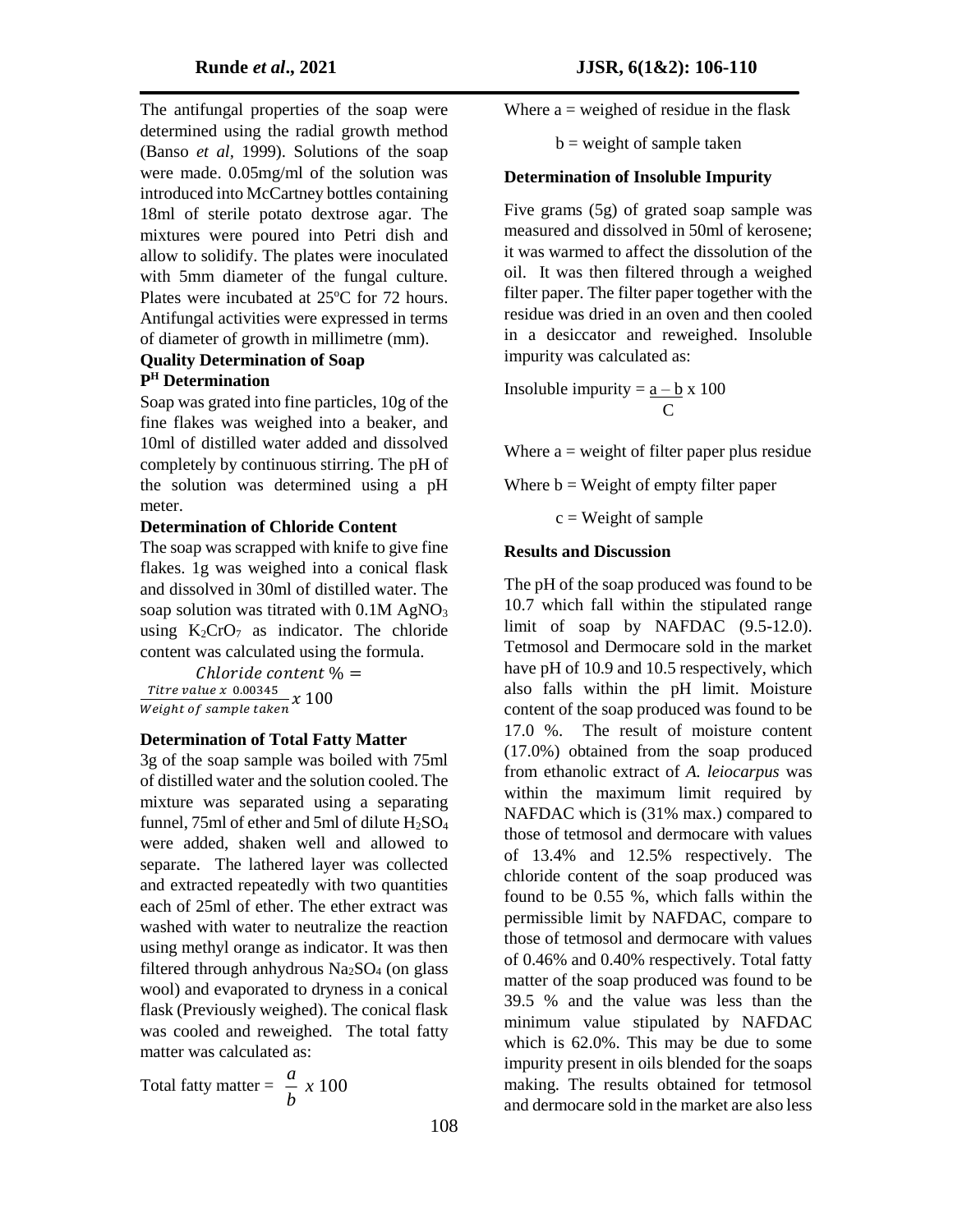than the minimum required by NAFDAC, which is 41.4% and 40.7% respectively. An insoluble impurities value was found to be 3.5 % for the soap produced. It falls within the maximum limit required by NAFDAC

which is 5.0%, Max. Tetmosol and dermocare soap have insoluble impurity values of 3.2% and 3.0% respectively. That means the produced soap has high insoluble impurity than the one sold in the market.

**Table 1: Some physicochemical characteristics of soap produced compared to some soaps sold in the market**

| <b>Parameters</b>           | Soap            | <b>Tetmosol</b> | <b>Dermocare</b> | Limit             |
|-----------------------------|-----------------|-----------------|------------------|-------------------|
| <b>Determined</b>           | <b>Produced</b> | Soap            | Soap             | (NAFDAC)          |
| рH                          | 10.7            | 10.90           | 10.50            | $9.50 - 12.0$ Max |
| Moisture Contents %         | 17.0            | 13.40           | 12.50            | 31 Max            |
| Chloride Contents %         | 0.55            | 0.46            | 0.40             | $1.0$ Max         |
| <b>Total Fatty Matter %</b> | 39.50           | 41.40           | 40.70            | 62.0 Min          |
| Insoluble Impurity %        | 3.18            | 3.20            | 3.00             | $5.0$ Max         |
|                             |                 |                 |                  |                   |

**Table 2: Antifungal activity of the soap produced compared with some soaps sold in the market**

| <b>Microorganisms</b> | <b>Zone of Inhibition (mm)</b> |                           |     |
|-----------------------|--------------------------------|---------------------------|-----|
|                       | Soap produced                  | <b>Tetmosol Dermocare</b> |     |
| A. niger              | 9.0                            | 6.0                       | 6.2 |
| P. expamum            | 5.0                            | 8.0                       | 9.5 |

The results of the antifungal activity showed that the medicated soap produced has activity against A. *niger* 9.0 mm and *P. expansum* 5.0 mm. (Table 2) antifungal activity of the *produced* soap 9.0 mm against *A. niger* was higher than that of the tetmosol and dermocare with 6.0 mm and 6.2 mm respectively. These results agree with the claims by the traditional healers that stem bark of *A. leiocarpus* plant can be used as a remedy to Fungal Infection.

#### **Conclusion**

The results obtained from this study showed that the soap produced from the ethanolic extract of stem bark of *A. leiocarpus* has antifungal properties on the test organisms. These results agreed with the claim by the traditional medical practitioners that the stem

bark extract of *A. leiocarpus* can be used to cure skin infections caused by fungi.

#### **Recommendation**

This soap is in no way inferior to commercial medicated soaps sold in the market ineffectiveness, hence interest should be referred to the available natural plant-based product for skincare and treatment than soaps produced from chemical reagents causing depigmentation of the skin.

#### **References**

Agunu, A., Yusuf, B., Andrew C.O., Zezi, A.U and Abdurahman E.M (2005). Evaluation of five medicinal plants used in diarrhea treatment in Nigeria. *J. Ethnopharmacol.* 101(1-3): 27-30